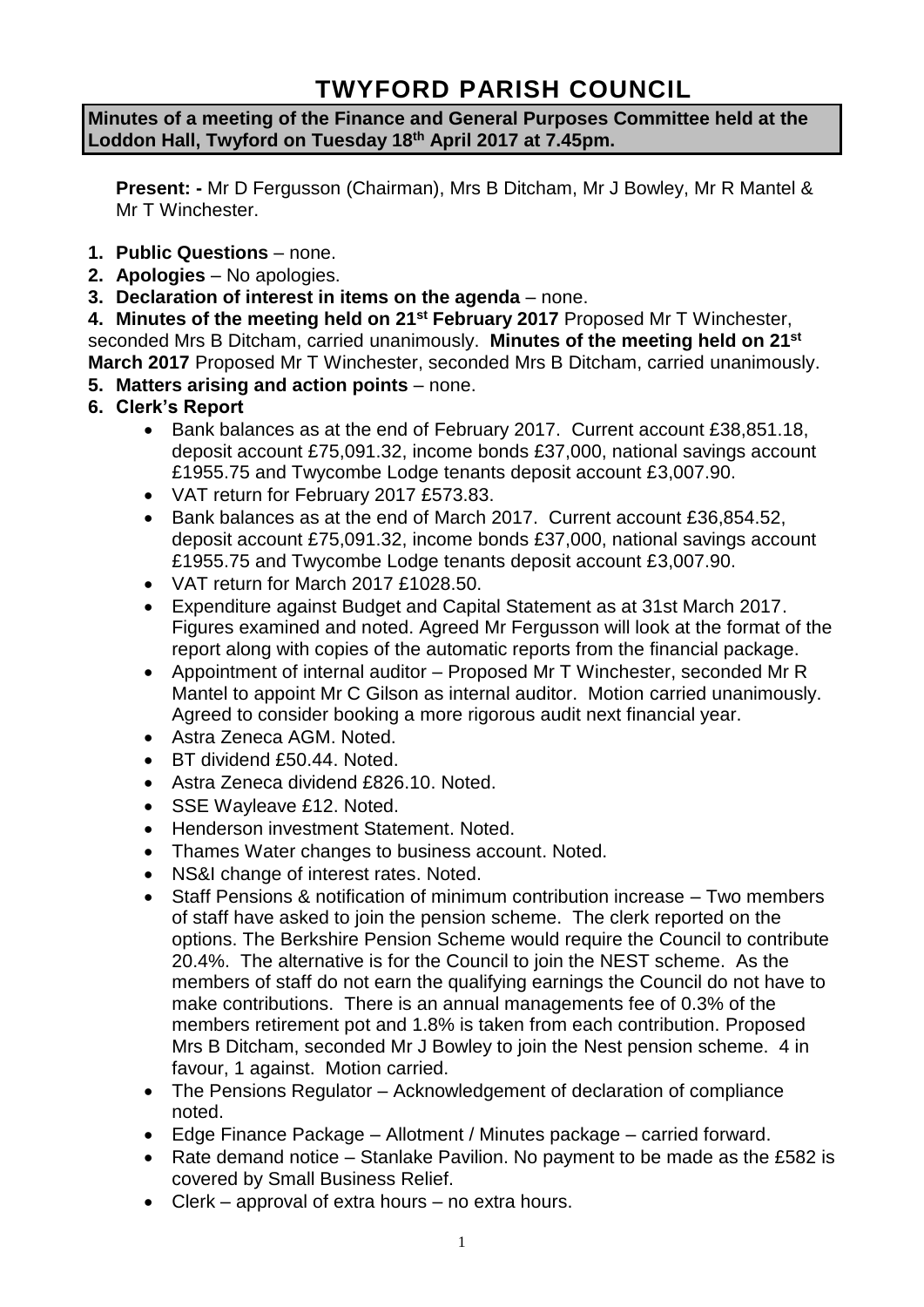- Loddon Hall Constituent body fee £25. Noted.
- Insurance renewal Proposed Mr T Winchester, seconded Mr J Bowley to accept the 3 year agreement at an annual premium of £1889.11. Motion carried unanimously.
- Charity Commission Annual Return return complete. Noted.
- Refund of councillor car parking fee / fine Advice from BALC has been sought. Proposed Mr T Winchester, seconded Mr J Bowley not to consider refunding the fee. 3 in favour, 1 against, 1 abstained. Motion carried.
- Risk Assessments no reports.
- **7. Twyford Library and Community Hub** no notification of any meetings held.
- **8. Twinning Project** meeting 20.04.17

**9. Photocopier** – Clerk to obtain differential in costings for a printer that will accommodate the following: A4/A3 (enquire about footprint difference), colour/B&W, must be able to duplex print from a network & scan.

**10. Recruitment of Assistant Clerk – contract, references, feedback request from one of the applicants** The Assistant Clerk contract was reviewed and amendments made. Mr Mantel reported satisfactory references on the new Assistant Clerk. One of the applicants interviewed had requested interview feedback and a response was agreed. **11. To review / update standing orders** – carried forward.

**12. Twyford Citizen of the year** – discussed under part 2 at the end of the meeting.

**13. Annual Parish Meeting** – Mr Mantel had been attempting to arrange a speaker to talk on the Local Plan. It was agreed that he would approach Mr Jarvis in his capacity as Borough Councillor on the WBC planning committee. Annual report figures were approved and it was agreed that Mr Fergusson will report on capital income and expenditure in his report. Mr Bowley agreed to help and Mr Mantel will ask Mrs Mantel to organise refreshments.

# **14. Grant requests**

**14.1** Citizens Advice - Wokingham – carried forward.

# **15. Correspondence circulated by email:**

- 15.1 Advance notice of temporary library closures in March 2017. Noted.
- 15.2 Whats on? Berkshire Youth. Noted.

15.3 Princess Diana's Legacy Charity and Feel Inspired Golf Academy. Noted.

15.4 Pension Fund Valuation and New Employer Rates - Wokingham Borough Council. Noted.

15.5 Invitation to the Royal County of Berkshire Pension Fund Employer Meeting 2017. Noted.

- 15.6 London Bridge updated March 2017. Noted.
- 15.7 BALC March 2017 eNewsletter inc Training Courses. Noted.
- 15.8 INVOLVE March 2017 Newsletter. Noted.
- 15.9 Me2 Club charity. Noted.
- 15.10 Veteran Tree Society Letter of thanks. Noted.
- 15.11 Wokingham Borough Council Adult Voluntary Sector Review. Noted.
- 15.12 CIL & Infrastructure information sharing between WBC & Parishes. Noted.
- 15.13 Wokingham Borough Libraries Easter Promotion. Noted.
- 15.14 Water safety. Noted.
- 15.15 Action for All E-Bulletin. Noted.

15.16 Twyford Together - Scientist and broadcaster Prof. Heinz Wolff to speak at AGM. Noted.

- 15.17 Berkshire Health Network newsletter March 2017. Noted.
- 15.18 Berkshire Youth April Issue of 'What's On'. Noted.
- 15.19 Duchess of Kent hospice. Noted.

# **16. Items to be considered from other Committees**

16.1 Planning and Amenities 04.04.17